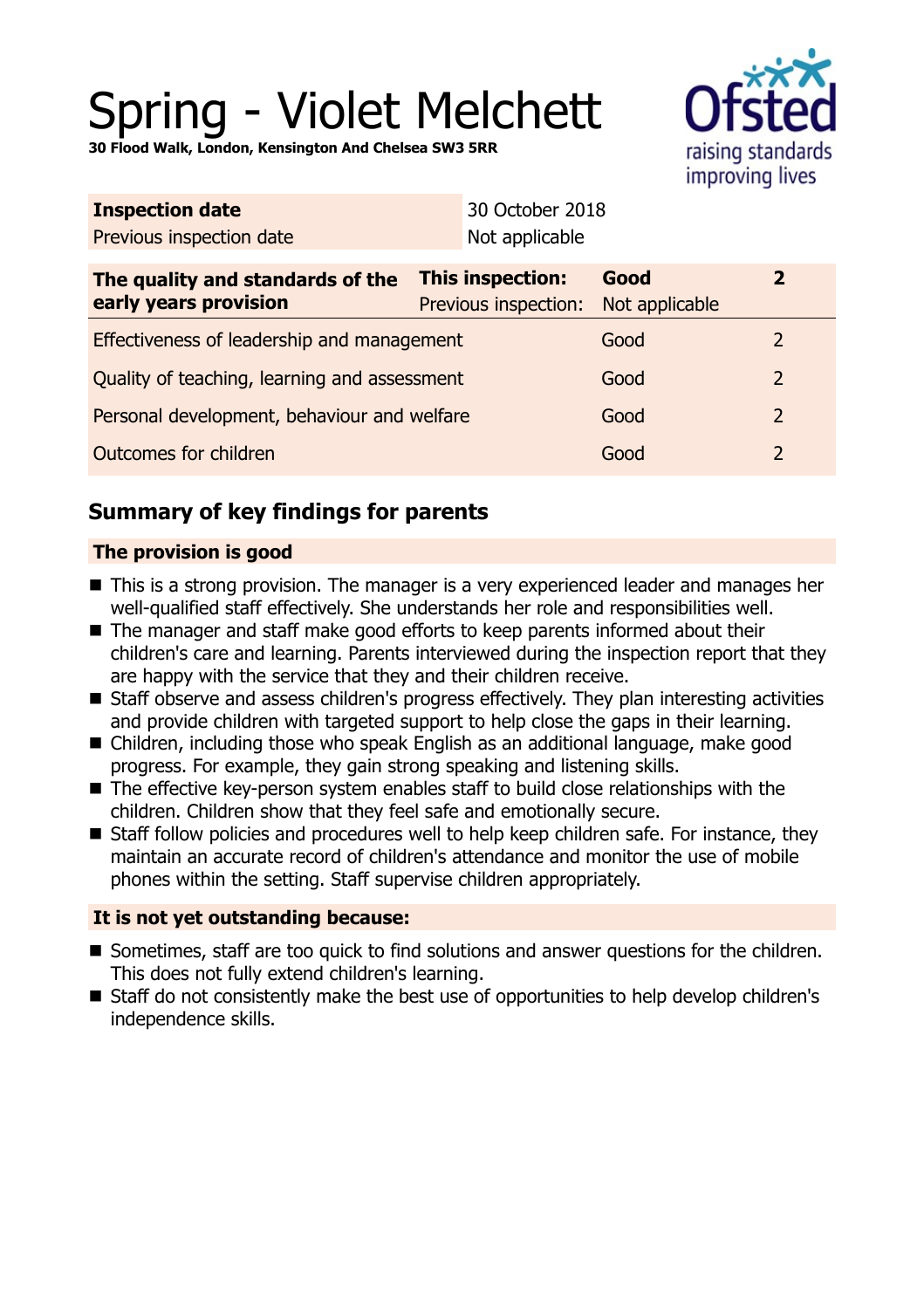# **What the setting needs to do to improve further**

#### **To further improve the quality of the early years provision the provider should:**

- $\blacksquare$  increase ways of challenging children even further to think, respond and solve problems for themselves
- support staff in making more effective use of opportunities to help children develop their independence skills further.

#### **Inspection activities**

- The inspector had a tour of the premises, inside and outside, observing the children at play and their interactions with the staff to assess the impact on children's learning.
- $\blacksquare$  The inspector looked at evidence of the suitability of staff working with children. She also looked at a range of policies and procedures, including staff's first-aid certificates.
- The inspector completed a joint observation with the nursery manager and discussed staff's practice with her.
- $\blacksquare$  The inspector spoke with parents and read written feedback from them.
- $\blacksquare$  The inspector interviewed staff and interacted with children at appropriate times during the inspection.

#### **Inspector**

Marisol Hernandez-Garn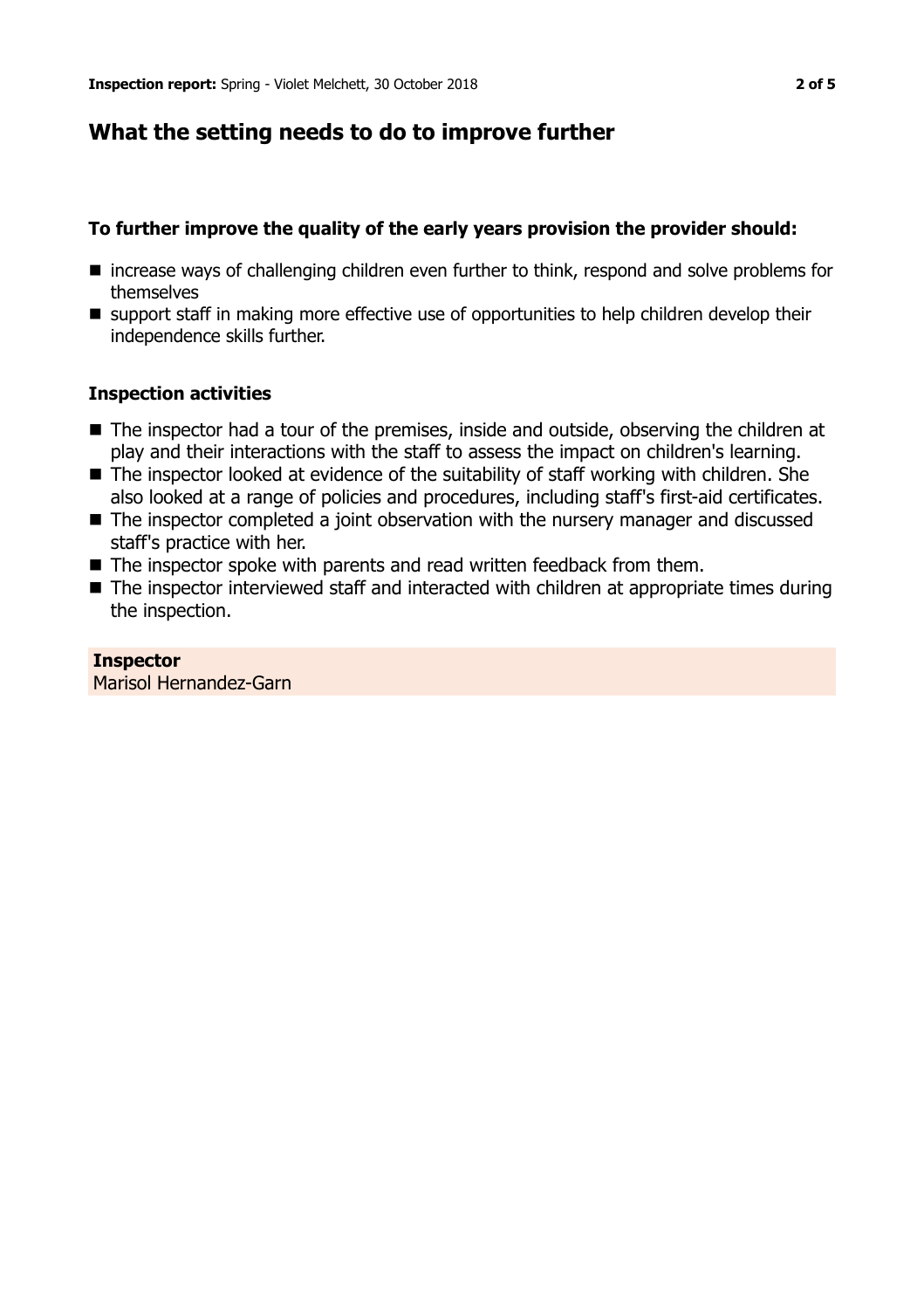# **Inspection findings**

## **Effectiveness of leadership and management is good**

Safeguarding is effective. The manager and staff have a secure understanding of child protection. They know the signs that might indicate a child is at risk of harm and how to report any concerns to protect their welfare. All staff have completed relevant first-aid training and know how to respond to emergencies quickly. The manager follows rigorous recruitment procedures to help check staff's suitability to work with children. She offers staff regular supervision, meetings and training to help improve their work performance. The manager involves other professionals and parents to help her evaluate the quality of the provision. She uses the information gained to make positive changes that benefit children and their families. For example, the manager has led the introduction of a new system that enables staff to observe and monitor children's progress more accurately.

## **Quality of teaching, learning and assessment is good**

Following training, staff have reviewed the daily routines to enhance learning experiences for the children. This has helped children engage with one another more and develop confidence in speaking. Children of all ages enjoy listening to stories and singing familiar nursery songs, which supports their language skills effectively. Staff skilfully build on children's interests, which keeps them motivated to learn. For example, when they observe that babies enjoy sensory play, they provide a variety of activities, such as water play. Children are delighted to 'have a go' and have lots of fun as they splash water and make bubbles. Toddlers show good levels of concentration and enjoyment as they experiment with dough using a variety of tools. Staff support preschool children just as effectively, for example, during activities and spontaneous play.

## **Personal development, behaviour and welfare are good**

Staff create learning environments that are positive and inclusive. Children benefit from learning about different cultural and religious festivals that help them to appreciate and respect each other's individuality. Children are active and motivated to learn. They enjoy testing and developing their small- and large-muscle skills. For example, older children confidently climb, slide and balance on wooden planks while playing in the garden. Staff follow appropriate care practices to help support children's good health and minimise the spread of infection. They ensure that the correct ratio requirements are maintained at all times, to aid children's physical and emotional well-being.

## **Outcomes for children are good**

Overall, children, including those with identified needs, learn many skills that help prepare them well for the next stage in their learning. For example, babies develop their sense of curiosity as they pour and mix paints with their hands. Pre-school children gain early mathematical and literacy skills in readiness for school. They enjoy counting, drawing and writing for a purpose. Children practise good behaviour. For instance, preschool children tell their peers 'sharing is caring' and invite others to join in their play. All children play well together and show respect for each other.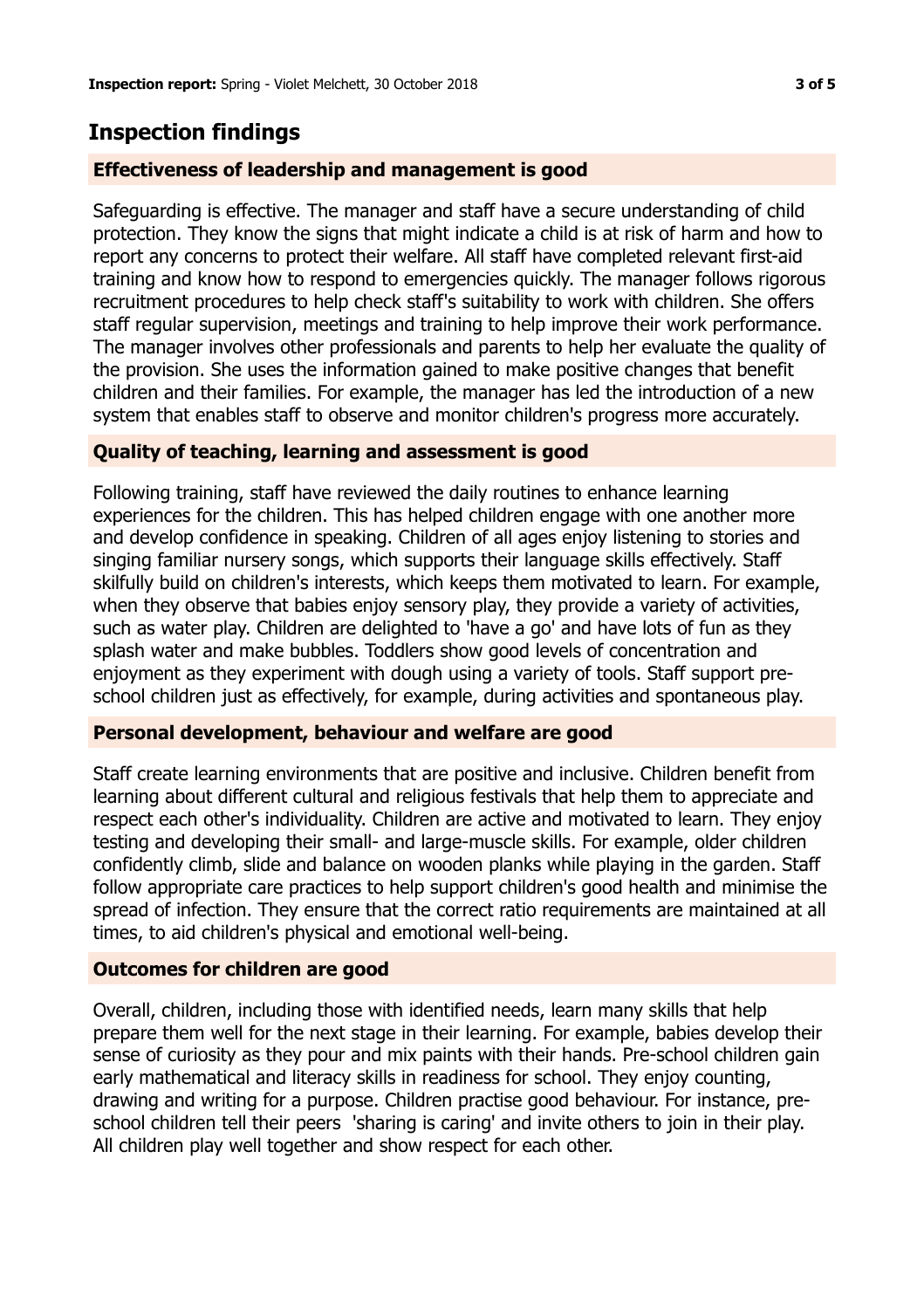# **Setting details**

| Unique reference number                      | EY541113                                                                             |
|----------------------------------------------|--------------------------------------------------------------------------------------|
| <b>Local authority</b>                       | Kensington and Chelsea                                                               |
| <b>Inspection number</b>                     | 10082252                                                                             |
| <b>Type of provision</b>                     | Full day care                                                                        |
| <b>Registers</b>                             | Early Years Register, Compulsory Childcare<br>Register, Voluntary Childcare Register |
| Day care type                                |                                                                                      |
| Age range of children                        | $0 - 4$                                                                              |
| <b>Total number of places</b>                | 42                                                                                   |
| Number of children on roll                   | 53                                                                                   |
| Name of registered person                    | Action For Children Developments Ltd                                                 |
| Registered person unique<br>reference number | RP539433                                                                             |
| Date of previous inspection                  | Not applicable                                                                       |
| <b>Telephone number</b>                      | 02073526933                                                                          |

Spring - Violet Melchett registered in 2017. The setting is located in the London Borough of Kensington and Chelsea. It is open from 8am until 5.45pm from Monday to Friday, for 51 weeks of the year. There are 11 members of staff including the manager, who holds an early years qualification at level 8. The remaining staff members hold relevant early years qualifications from level 3 to level 7. The setting receives funding to provide free early education for two-, three- and four-year-old children.

This inspection was carried out by Ofsted under sections 49 and 50 of the Childcare Act 2006 on the quality and standards of provision that is registered on the Early Years Register. The registered person must ensure that this provision complies with the statutory framework for children's learning, development and care, known as the early years foundation stage.

Any complaints about the inspection or the report should be made following the procedures set out in the guidance Complaints procedure: raising concerns and making complaints about Ofsted, which is available from Ofsted's website: www.ofsted.gov.uk. If you would like Ofsted to send you a copy of the guidance, please telephone 0300 123 4234, or email [enquiries@ofsted.gov.uk.](mailto:enquiries@ofsted.gov.uk)